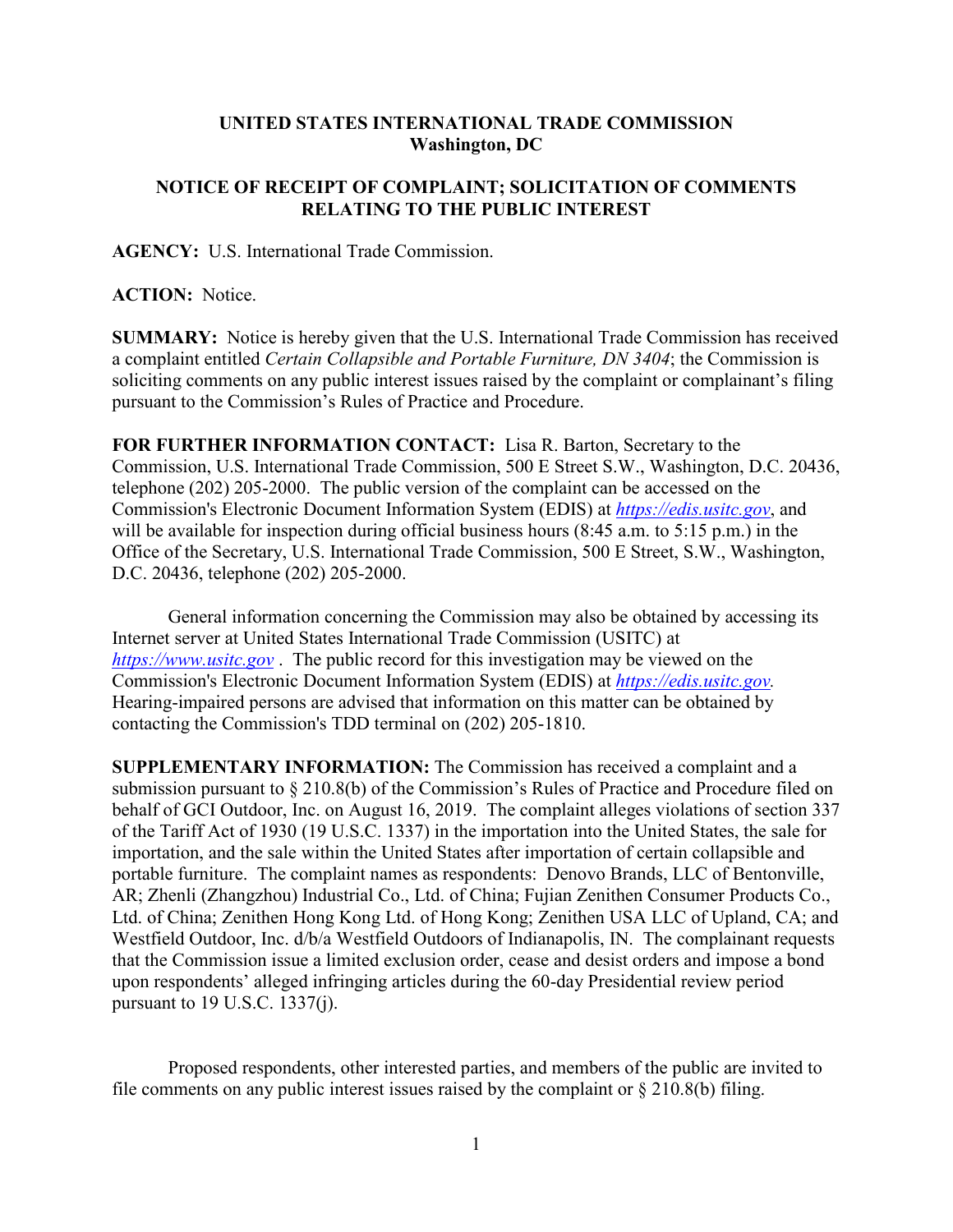Comments should address whether issuance of the relief specifically requested by the complainant in this investigation would affect the public health and welfare in the United States, competitive conditions in the United States economy, the production of like or directly competitive articles in the United States, or United States consumers.

In particular, the Commission is interested in comments that:

- (i) explain how the articles potentially subject to the requested remedial orders are used in the United States;
- (ii) identify any public health, safety, or welfare concerns in the United States relating to the requested remedial orders;
- (iii) identify like or directly competitive articles that complainant, its licensees, or third parties make in the United States which could replace the subject articles if they were to be excluded;
- (iv) indicate whether complainant, complainant's licensees, and/or third party suppliers have the capacity to replace the volume of articles potentially subject to the requested exclusion order and/or a cease and desist order within a commercially reasonable time; and
- (v) explain how the requested remedial orders would impact United States consumers.

Written submissions on the public interest must be filed no later than by close of business, eight calendar days after the date of publication of this notice in the Federal Register. There will be further opportunities for comment on the public interest after the issuance of any final initial determination in this investigation. Any written submissions on other issues must also be filed by no later than the close of business, eight calendar days after publication of this notice in the Federal Register. Complainant may file replies to any written submissions no later than three calendar days after the date on which any initial submissions were due. Any submissions and replies filed in response to this Notice are limited to five (5) pages in length, inclusive of attachments.

Persons filing written submissions must file the original document electronically on or before the deadlines stated above and submit 8 true paper copies to the Office of the Secretary by noon the next day pursuant to § 210.4(f) of the Commission's Rules of Practice and Procedure (19 CFR 210.4(f)). Submissions should refer to the docket number ("Docket No. 3404") in a prominent place on the cover page and/or the first page. (*See* Handbook for Electronic Filing Procedures, **Electronic Filing Procedures**<sup>[1](#page-1-0)</sup>). Persons with questions regarding filing should contact the Secretary (202-205-2000).

 $\overline{a}$ 

<span id="page-1-0"></span><sup>1</sup> Handbook for Electronic Filing Procedures: *[https://www.usitc.gov/documents/handbook\\_on\\_filing\\_procedures.pdf](https://www.usitc.gov/documents/handbook_on_filing_procedures.pdf)*